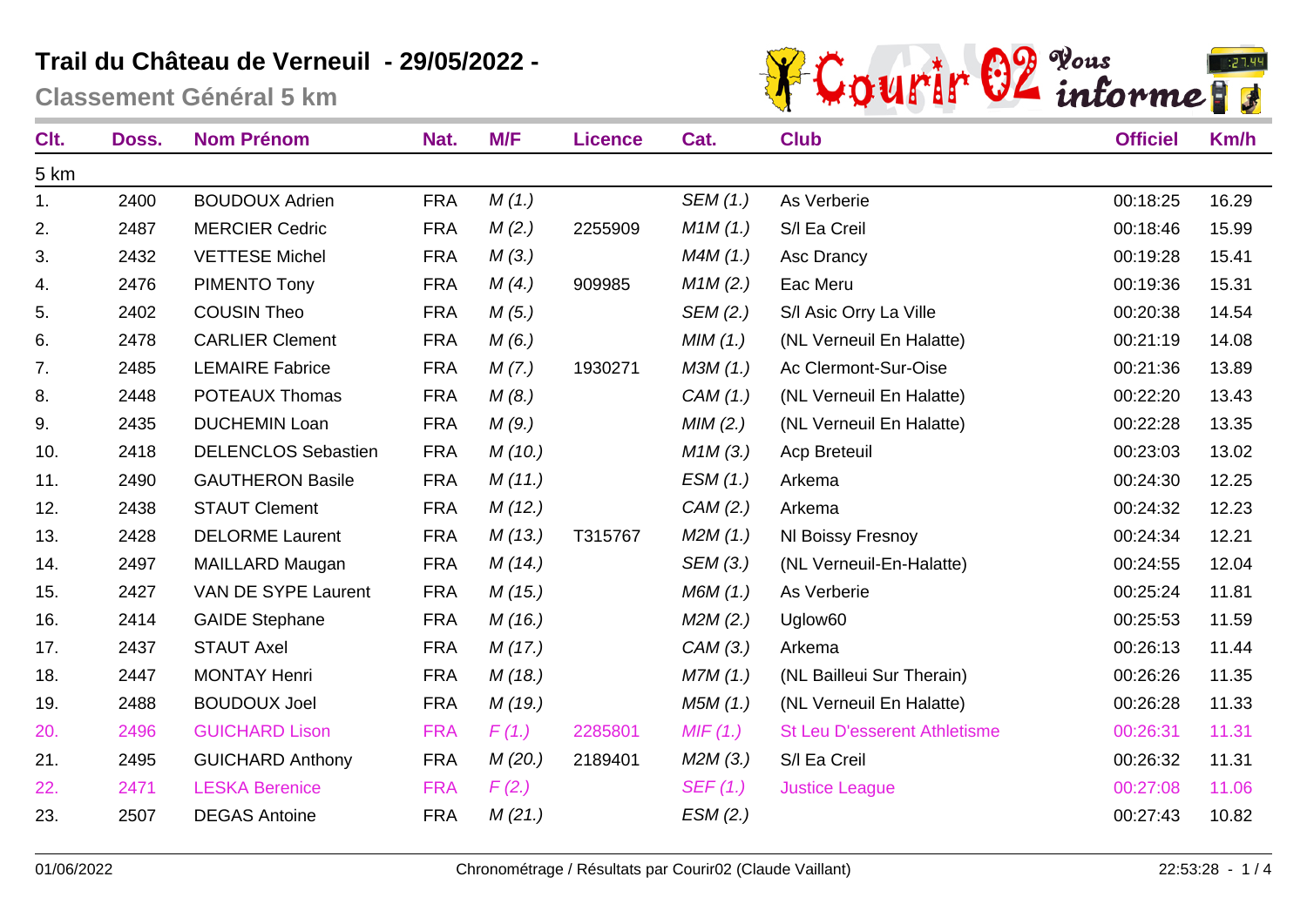**Classement Général 5 km**



| Clt. | Doss. | <b>Nom Prénom</b>          | Nat.       | M/F     | <b>Licence</b> | Cat.     | <b>Club</b>                 | <b>Officiel</b> | Km/h  |
|------|-------|----------------------------|------------|---------|----------------|----------|-----------------------------|-----------------|-------|
| 24.  | 2449  | <b>DEGAS Augustin</b>      | <b>FRA</b> | M(22.)  |                | MIM(3.)  | (NL Verneuil En Halatte)    | 00:27:43        | 10.82 |
| 25.  | 2484  | <b>ROUSSEL Laure</b>       | <b>FRA</b> | F(3.)   |                | SEF(2.)  | (NL Pont-Sainte-Maxence)    | 00:27:50        | 10.78 |
| 26.  | 2506  | <b>BASSELIN Mathilde</b>   | <b>FRA</b> | F(4)    |                | EST(1.)  |                             | 00:27:54        | 10.75 |
| 27.  | 2452  | <b>HUMBERT Hugo</b>        | <b>FRA</b> | M(23.)  |                | CAM(4.)  | Humbert Industrie           | 00:27:55        | 10.74 |
| 28.  | 2504  | <b>COCU Cyril</b>          | <b>FRA</b> | M(24)   |                | M1M(4.)  | <b>Training Du Dimanche</b> | 00:28:17        | 10.61 |
| 29.  | 2486  | <b>GUEDE Jeremy</b>        | <b>FRA</b> | M(25.)  |                | SEM (4.) | (NL Pont Ste Maxence)       | 00:28:25        | 10.56 |
| 30.  | 2494  | <b>ROUSSELET Stephane</b>  | <b>FRA</b> | M(26.)  | T315554        | M3M (2.) | (NL Marchemoret)            | 00:29:04        | 10.32 |
| 31.  | 2445  | <b>LANO David</b>          | <b>FRA</b> | M(27.)  | 1359548        | M4M(2.)  | Run In Lys-Chantilly        | 00:29:27        | 10.18 |
| 32.  | 2444  | <b>CARPENTIER Clement</b>  | <b>FRA</b> | M(28.)  |                | SEM (5.) | (NL Ballainvilliers)        | 00:29:49        | 10.06 |
| 33.  | 2441  | <b>GOURDIN Alexandre</b>   | <b>FRA</b> | M (29.) |                | SEM (6.) | (NL Verneuil-En-Halatte)    | 00:29:55        | 10.03 |
| 34.  | 2458  | <b>ZANTAMAN Alexandre</b>  | <b>FRA</b> | M(30.)  |                | SEM (7.) | (NL Precy Sur Oise)         | 00:30:13        | 09.93 |
| 35.  | 2450  | <b>HUMBERT Nicolas</b>     | <b>FRA</b> | M(31.)  |                | M3M (3.) | Humbert Industrie           | 00:30:28        | 09.84 |
| 36.  | 2463  | <b>DEGAS Cyril</b>         | <b>FRA</b> | M(32.)  |                | M2M(4)   | (NL Verneuil En Halatte)    | 00:30:59        | 09.68 |
| 37.  | 2479  | <b>CARLIER Camille</b>     | <b>FRA</b> | F(5.)   |                | EST(2.)  | (NL Verneuil En Halatte)    | 00:31:15        | 09.60 |
| 38.  | 2430  | <b>DELORME Virginie</b>    | <b>FRA</b> | F(6.)   |                | M1F(1.)  | <b>NI Boissy Fresnoy</b>    | 00:31:25        | 09.55 |
| 39.  | 2420  | <b>VANDEWALLE Caroline</b> | <b>FRA</b> | F(7.)   |                | SEF(3.)  | (NL Pont Sainte Maxence)    | 00:31:28        | 09.53 |
| 40.  | 2457  | <b>LARIOTTE Marion</b>     | <b>FRA</b> | M(33.)  |                | SEM (8.) | (NL Creil Cedex)            | 00:31:56        | 09.39 |
| 41.  | 2451  | <b>HUMBERT Alexis</b>      | <b>FRA</b> | M(34.)  |                | ESM(3.)  | Humbert Industrie           | 00:32:01        | 09.37 |
| 42.  | 2423  | <b>DESESQUELLES Cedric</b> | <b>FRA</b> | M (35.) |                | M1M(5.)  | (NL Campremy)               | 00:32:13        | 09.31 |
| 43.  | 2489  | <b>SERRE Florian</b>       | <b>FRA</b> | M(36.)  |                | SEM (9.) | (NL Roubaix)                | 00:32:18        | 09.28 |
| 44.  | 2468  | <b>LAGAND Laurence</b>     | <b>FRA</b> | F(8.)   | 1177713        | M5F(1.)  | <b>Senlis Athle</b>         | 00:32:22        | 09.27 |
| 45.  | 2509  | <b>LE ROY Audrey</b>       | <b>FRA</b> | F(9.)   |                | MOF(1.)  | (NL Verneuil En Halatte)    | 00:32:23        | 09.26 |
| 46.  | 2474  | <b>DUPUIS Laurent</b>      | <b>FRA</b> | M (37.) |                | M3M (4.) | Arkema                      | 00:32:48        | 09.14 |
| 47.  | 2434  | <b>MANJARREZ Vanessa</b>   | <b>FRA</b> | F(10.)  |                | MOF(2.)  | (NL Pont Sainte Maxence)    | 00:33:20        | 09.00 |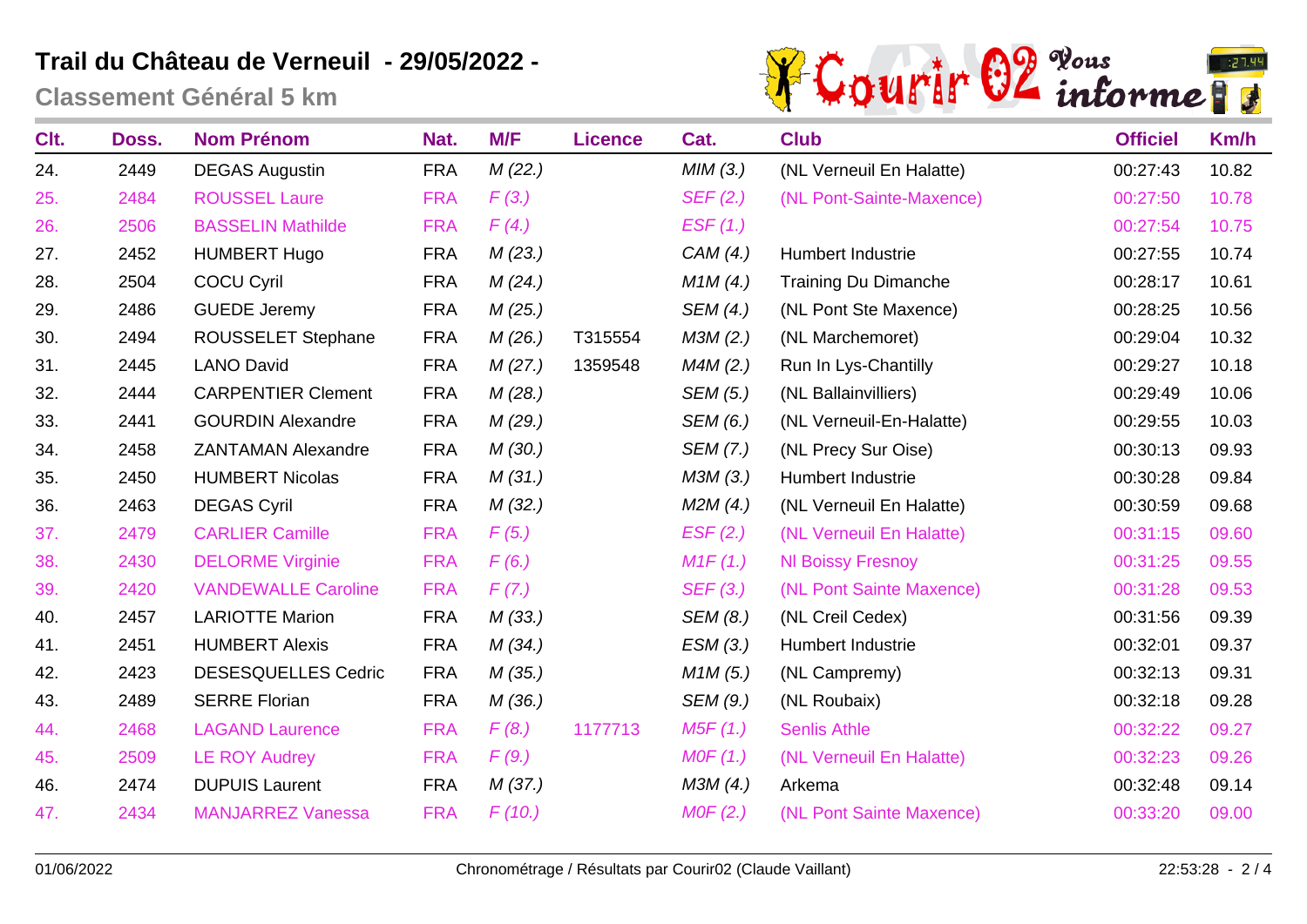**Classement Général 5 km**



| Clt. | Doss. | <b>Nom Prénom</b>        | Nat.       | M/F    | <b>Licence</b> | Cat.     | <b>Club</b>                            | <b>Officiel</b> | Km/h  |
|------|-------|--------------------------|------------|--------|----------------|----------|----------------------------------------|-----------------|-------|
| 48.  | 2481  | <b>MARQUIS Lilie</b>     | <b>FRA</b> | F(11.) |                | CAF(1.)  | <b>Marquis</b>                         | 00:33:28        | 08.96 |
| 49.  | 2456  | <b>REGAT Julie</b>       | <b>FRA</b> | F(12.) |                | SEF(4.)  | (NL Coye-La-Foret)                     | 00:33:37        | 08.92 |
| 50.  | 2508  | <b>MADELAINE Nicolas</b> | <b>FRA</b> | M(38.) |                | ESM(4.)  |                                        | 00:33:47        | 08.88 |
| 51.  | 2464  | <b>DEGAS Marie</b>       | <b>FRA</b> | F(13.) |                | M2F(1.)  | (NL Verneuil En Halatte)               | 00:34:37        | 08.66 |
| 52.  | 2493  | <b>SAUSSAY Sophie</b>    | <b>FRA</b> | F(14)  |                | M1F(2.)  | (NL Plailly)                           | 00:35:27        | 08.46 |
| 53.  | 2470  | <b>HULMEL Audrey</b>     | <b>FRA</b> | F(15.) |                | SEF(5.)  | (NL Margny Les Compiegne)              | 00:35:38        | 08.41 |
| 54.  | 2462  | <b>CAMUS Oceane</b>      | <b>FRA</b> | F(16.) | 2427138        | SEF (6.) | S/I Asic Orry La Ville                 | 00:35:42        | 08.40 |
| 55.  | 2436  | <b>FREMONT Eve</b>       | <b>FRA</b> | F(17.) |                | MOF(3.)  | <b>Groupe Training Du Dimanche</b>     | 00:35:43        | 08.40 |
| 56.  | 2419  | <b>RICAUD Emilie</b>     | <b>FRA</b> | F(18.) |                | EST(3.)  | (NL Moyvillers)                        | 00:35:44        | 08.39 |
| 57.  | 2469  | <b>ROUGELOT Hary</b>     | <b>FRA</b> | F(19.) |                | MOF(4.)  | (NL Choisy Au Bac)                     | 00:35:50        | 08.37 |
| 58.  | 2440  | <b>LEROUX Sophie</b>     | <b>FRA</b> | F(20.) |                | SEF (7.) | (NL Clermont)                          | 00:35:51        | 08.37 |
| 59.  | 2455  | <b>SWINKA Severine</b>   | <b>FRA</b> | F(21.) |                | M1F(3.)  | (NL Sacy Le Grand)                     | 00:35:51        | 08.37 |
| 60.  | 2466  | <b>VAUTIER Francois</b>  | <b>FRA</b> | M(39.) |                | M4M(3)   | Les Quinquas                           | 00:35:57        | 08.34 |
| 61.  | 2465  | <b>NAGY Laure</b>        | <b>FRA</b> | F(22.) |                | M2F(2.)  | <b>Les Quinquas</b>                    | 00:35:57        | 08.34 |
| 62.  | 2459  | <b>LE THI Danh</b>       | <b>FRA</b> | F(23.) |                | M2F(3.)  | <b>Training Du Dimanche</b>            | 00:36:02        | 08.32 |
| 63.  | 2413  | <b>MEYER Celine</b>      | <b>FRA</b> | F(24.) |                | M1F(4)   | (NL Verneuil En Halatte)               | 00:36:37        | 08.19 |
| 64.  | 2482  | <b>MARQUIS Leo</b>       | <b>FRA</b> | M(40.) |                | ESM (5.) | Marquis                                | 00:36:40        | 08.18 |
| 65.  | 2472  | <b>LAUTRU Steven</b>     | <b>FRA</b> | M(41.) |                | M1M(6.)  | (NL Senlis)                            | 00:36:41        | 08.17 |
| 66.  | 2473  | <b>LAUTRU Lily</b>       | <b>FRA</b> | F(25.) |                | MIF(2.)  | (NL Senlis)                            | 00:36:42        | 08.17 |
| 67.  | 2425  | <b>DAVID Olivier</b>     | <b>FRA</b> | M(42.) |                | M2M(5.)  | Groupe Training Du Dimanche            | 00:37:09        | 08.07 |
| 68.  | 2421  | YADEL Abderrahmane       | <b>FRA</b> | M(43.) | 1520441        | M3M (5.) | Association Sportive Agnetz Athletisme | 00:37:16        | 08.05 |
| 69.  | 2422  | <b>YADEL Fabienne</b>    | <b>FRA</b> | F(26.) |                | M3F(1.)  | <b>Yadel Af</b>                        | 00:37:16        | 08.05 |
| 70.  | 2439  | <b>CECCARELLI Chloe</b>  | <b>FRA</b> | F(27.) |                | SEF(8.)  | (NL Verneuil En Halatte)               | 00:37:21        | 08.03 |
| 71.  | 2410  | <b>MANDRIN Jonathan</b>  | <b>FRA</b> | M(44)  |                | MOM(1.)  | (NL Saint Germain-En-Laye)             | 00:37:25        | 08.02 |